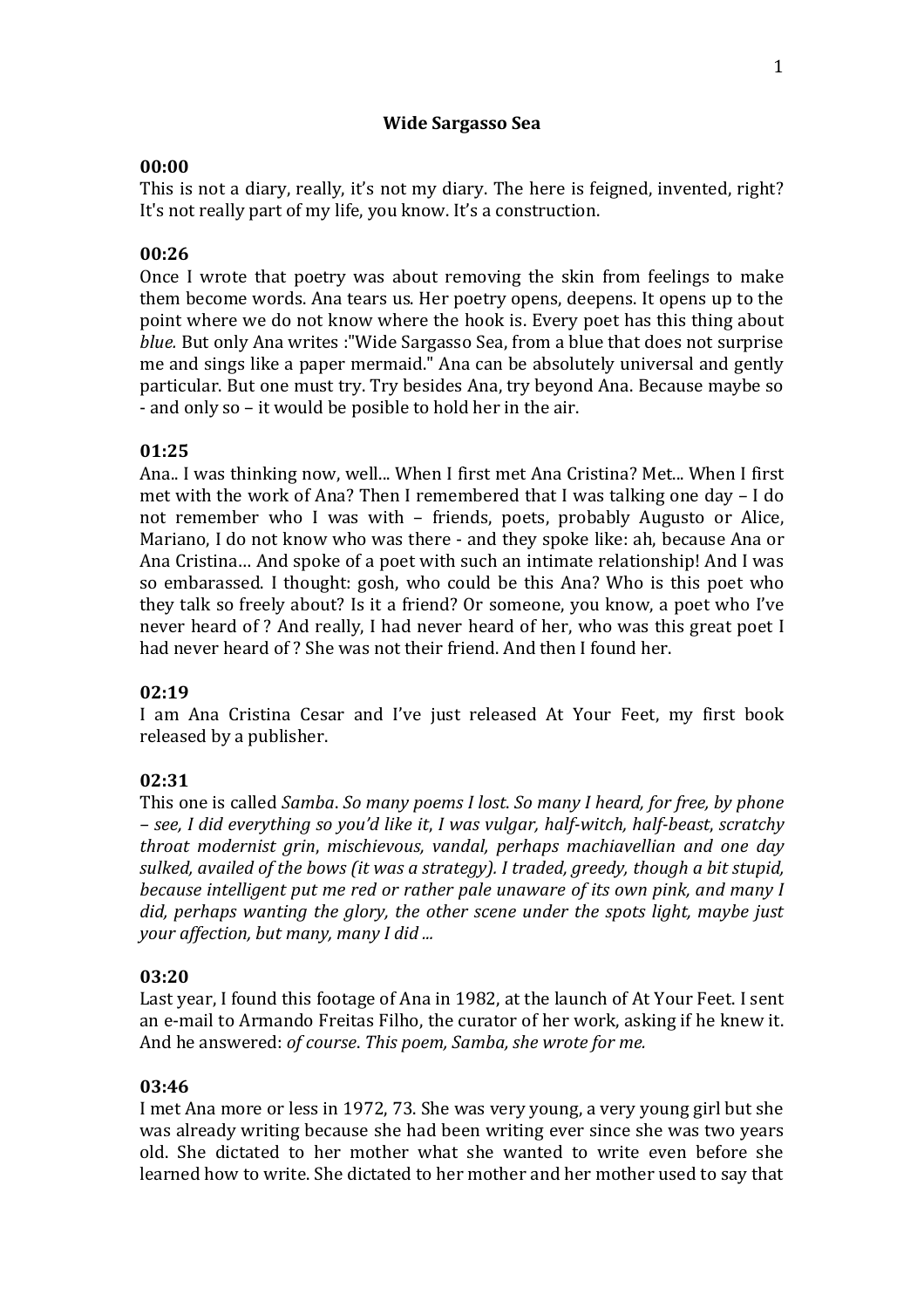she dictated jumping from one place to another, playing in the couch, jumping from side to side and saying: "Take note of that, ta, ta, ta, ta" .

**04:49** *Co-founder No subject to rights nor duties*

**05:21** *From the diary non-diary Form without norm An everyday defense All the content An Ana embraces*

#### **06:49**

*Sighs*

*I woke up with an itchy hymen. On the bidet, with a small mirror, I examined the area. Wasn't surprised by any molestation signs. The untrained eyes of mine certainly don't realize that an extra rouge has an extra meaning. I put on some white cream until the skin (rough and withered) got shiny. Then, the plan to bike to the tip of the Arpoador withered away. The seat could relive my irritation. Instead, I decided to read.* 

### **05:35**

Do you remember the feeling when you first read Ana's poems?

#### **05:39**

The feeling was like feeling a pearl, if one can say that. It's like to discover, in the same way you discover withing a dark oyster, something that shines and has a light, even if it hesitates, like the light of the pearl does. I was so amazed with the points she touched, where she touched, understand? These were points that were not touched by a girl, by such a young person... And so discreet. She was very discreet in her personal life and very indiscreet in her poetry.

#### **07:19**

It was a diary and it wasn't. It was something a bit cryptic, it was something a bit fragmented, but it was poetry. It's weird because there was nothing to identify it as poetry because it did not rhyme, did not have the rhythm of poetry, it was a note. But it was a note with a great poetic charge. Because it had a great condensation into words. So I was very fascinated with that, you know, with that freedom and at the same time with this density. And then she drags, Ana Cristina drags, because you want more of that.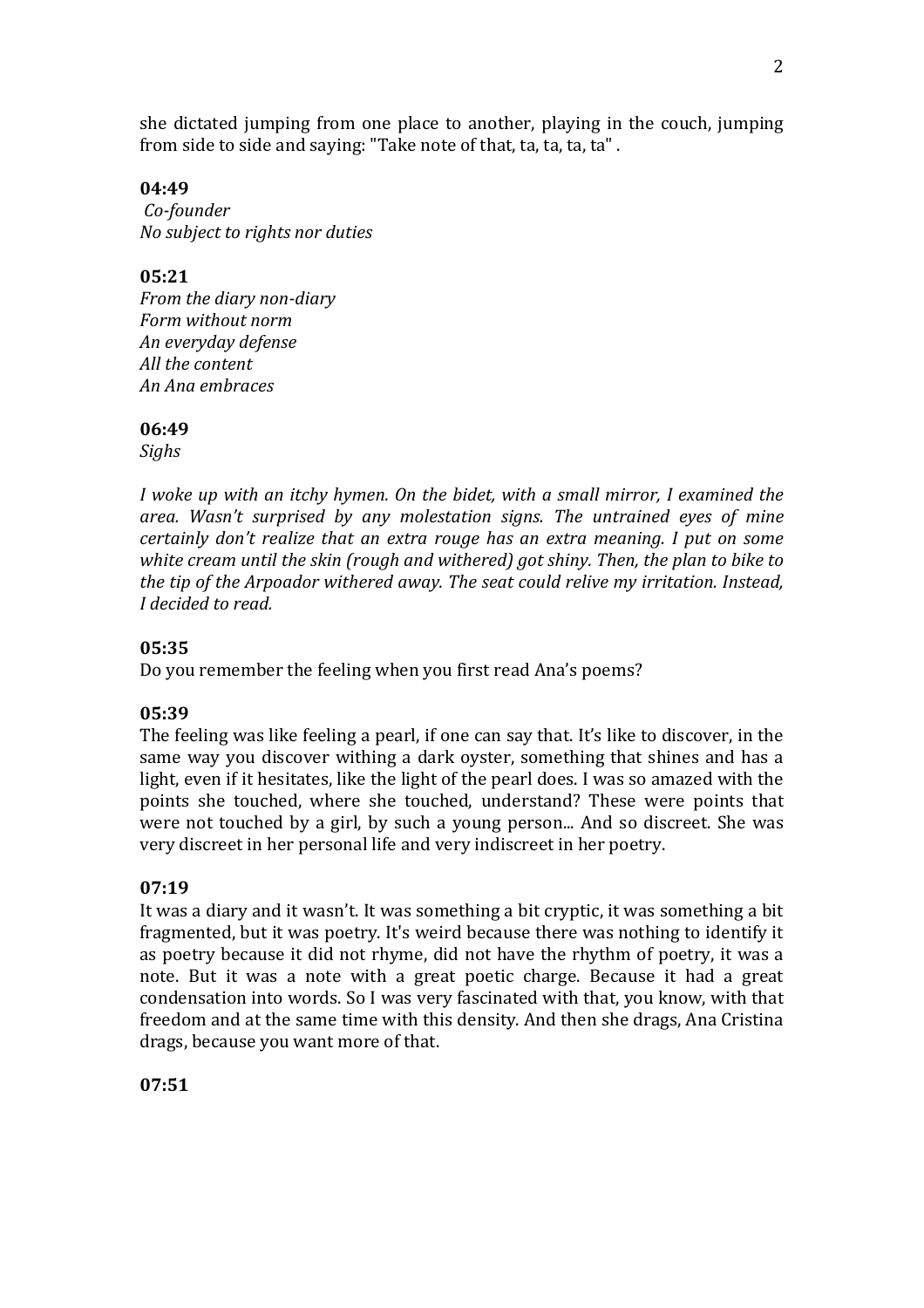#### *On the surface*

*They were discovered today, at five in the afternoon Fishes that could sing*

*Capable the poet Says what he wants What he doesn't want and call names for things able to sing Damages caused by sweaty eyes*

*The eyes of the poet Blink like rods Exhausted in the pool*

### **08:19**

*Now, the technical information*. This is a movie ... Do you remember which month? *No.* This is a film about the release of ... *No, let's go again.* This is a film of the release of the anthology 26 Poets Today, organized by Heloisa Buarque de Hollanda and the launch took place at Parque Lage in 1976.

#### **08:40**

Helô organized an anthology that came out in 1976, 26 Poets Today, with a bet, a gamble on writers who no one or almost no one had heard of.

#### **09:09**

Look, I met Ana in the best possible way: through her text. I didn't know her when I was organizing 26 Poets Today. Then my friend Clara Alvim indicated me the name of Ana Cristina who was her student at PUC. I read her text and thought it was very good. So I scheduled to meet her in one of those political meetings at the Casa Grande Theather. But then Clara introduced us and she ran away. She said good morning and ran, turned red, red and ran away. So, I only met her a while later. She panicked. Funny she had this panic, I was puzzled seeing that person running away.

#### **10:00**

It is always more difficult to anchor a ship in space.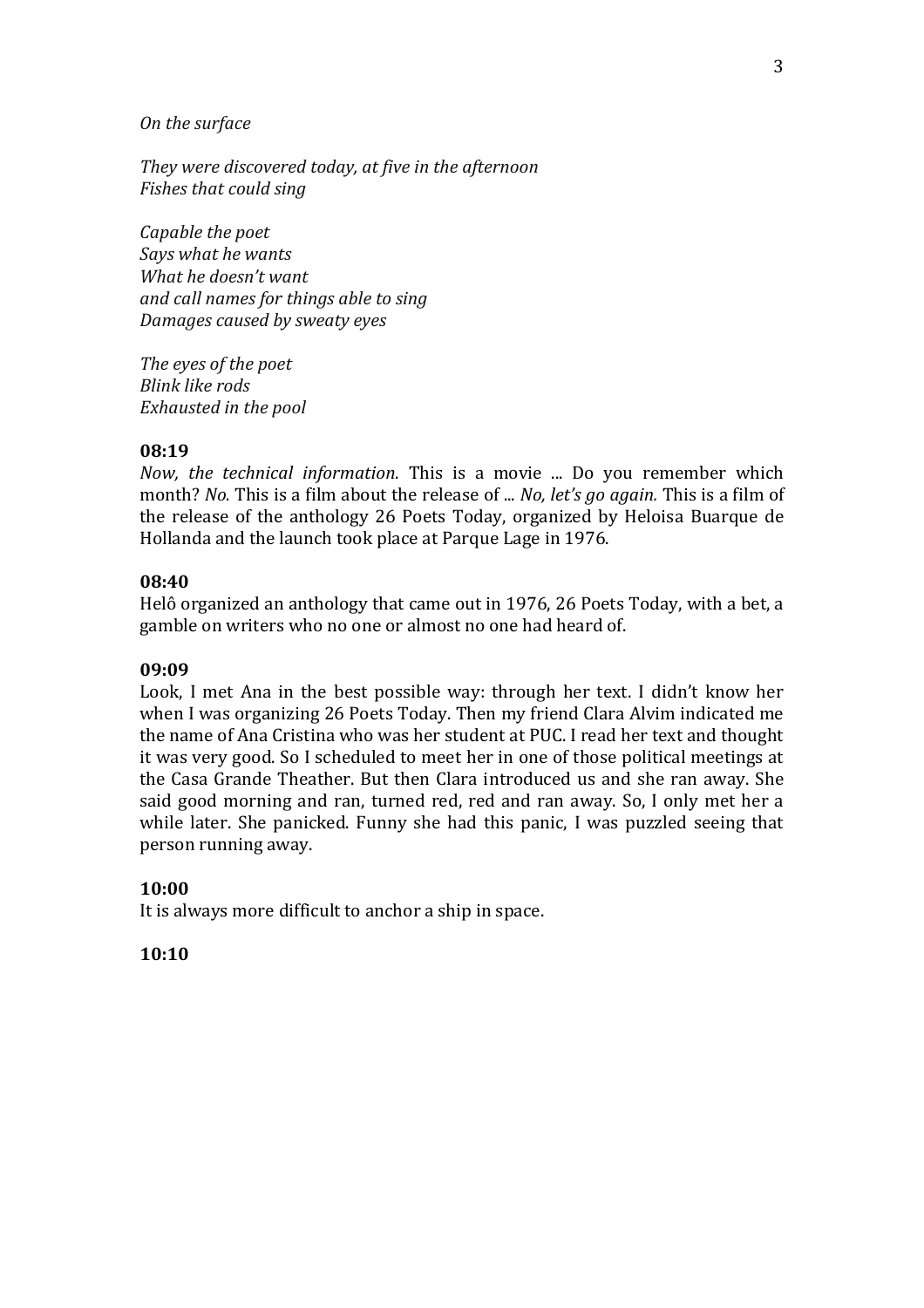#### *Occupation*

*The act of writing Takes half of my prose and half of my life. Send it a note: would you please leave the other half alone?*

*Preoccupation*

*Unanswered note: what are those threatens?*

*Inoccupation I need to leave the other half so the act of fucking can take place.*

### **10:26**

And the marginal poetry movement appeared at a time of censorship, of emptiness. All of our friends were exiled. I worked at the university and we were given lists of what you couldn't read. It was crazy. And it was ridiculous because the list of what you couldn't read was not a big deal. The cultural industry at that time was being observed. And poetry, who reads poetry? It's such a small audience that is not worth the investment of censoring it. So they were relaxed about poetry. And this created a large mass of poets everywhere. It was hell, in fact, because you went to the movies, and before you had entered the movie theather, waiting in the queue, you had bought ten books just to get rid of the poet, because they approached you aggressively. So it was a new thing that hadn't existed in the cultural scene. Neither this form of sale nor that figure of the poet who makes his own book and delivers it. So, I started to get interested about that. For two reasons. One reason was, after all, this generation can speak in some way.

#### **11:39**

*The story is complete: Wide Sargasso Sea From a blue that doesn't scare me and sings like a paper mermaid*

#### **12:41**

Oh, it was a prehistoric thing: you had a stencil that was like a carbon with a pulp, you know. You went to the typewriter, typed it, then took the carbon and put it in a rotary machine and put ink there. The ink went on the letters drilled by the machine and then printed on a paper. We wrote the book on the mimeograph, only one hundred copies, but the thing happened, because there was nothing else going on.

#### **13:26**

Woe, woe, woe, woe, woe, woe, to me as well!

#### **13:37**

If my Oedipus could speak I would say *see you soon* and would catch a cab.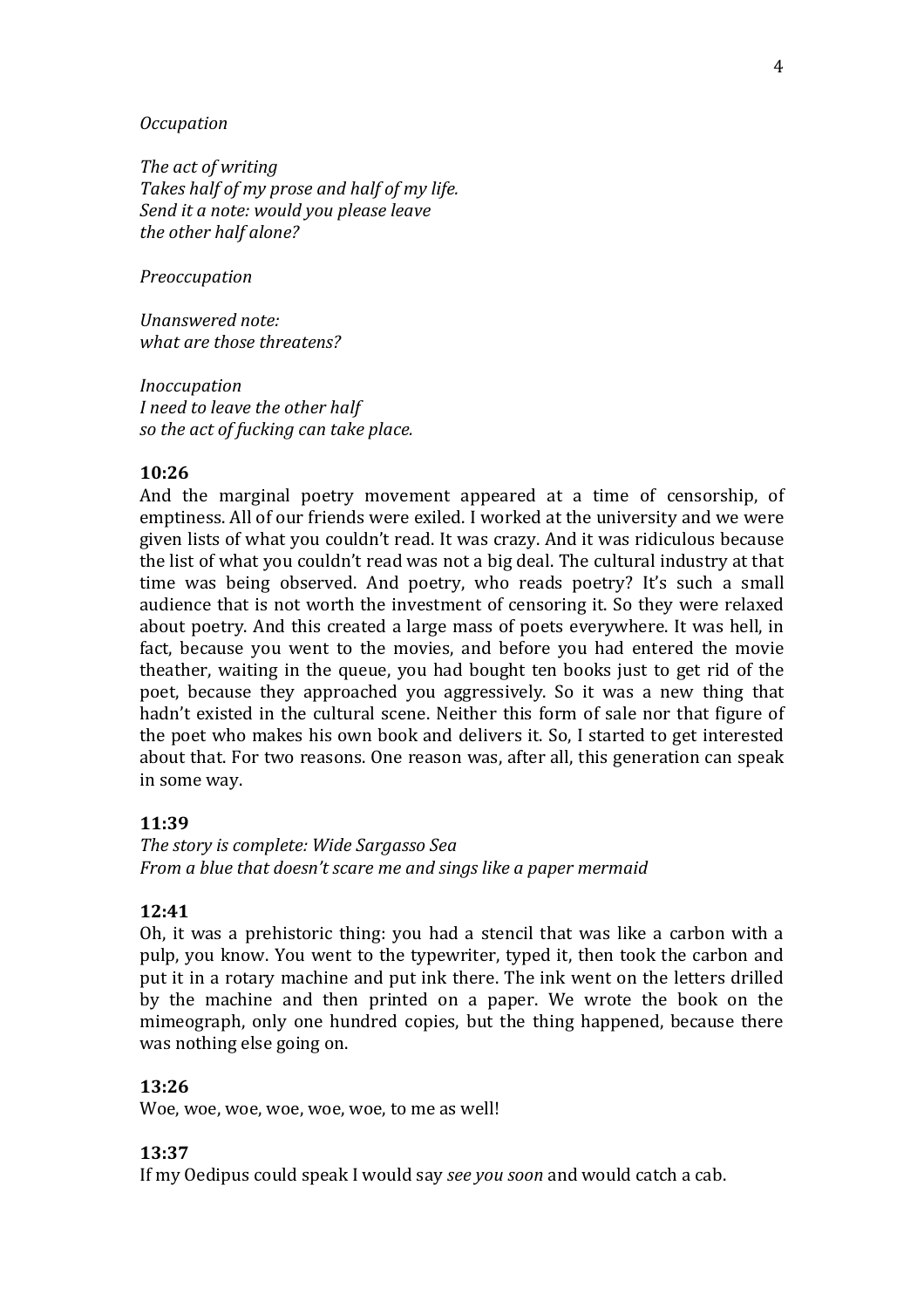### **13:57**

It was a magical time, actually, because everything was weird. Not only the police repression, the military government, which was a tragic and violent weirdness, but the psychedelia of the period, from the Beatles to the Rolling Stones, the lysergic acid. All that transgression, that need to open new paths, other paths than the traditional one, it was way too strong in the seventies. We thought we had to make a pact with the revolution and not a dialogue with the tradition. All that lysergic period was closer to my people, to the group of the Gypsy Cloud, a thing that Ana Cristina, apparently, was not so thrilled about.

#### **15:12**

Is Ana Cristina marginal, isn't Ana Cristina marginal? I think she belongs to the marginal movement because she identified strongly with these poets. She went out with them, spent weekends together, she dated, let's say, 30% of them – she was very integrated with the youth who was later known as marginal, they were her great friends. It was the group she hung out with. But she had a differential, because Ana Cristina is very literary. And the greater commitment of marginal literature is to be a little disposable, a bit irresponsible in regards to a more wellmade craft, a more literary craft. And marginal poetry wanted to be improvised, with fragments, but fragments of what you were listening to - clippings not fragments. And Ana Cristina didn't do that. Ana Cristina's was a literature that came from inside and was very deliberate and very rewritten. She only released a text after it was very satisfactory from a literary standpoint which was a precept that the marginal movement rejected.

### **16:27**

*If you love me why don't you focus?*

### **16:32**

It's hard to say because I'm not a great Ana Cristina Cesar reader, I have to admit that. She dialogues much with tradition, something that I don't have, you know? Now, I think that she has some kind of a humor, more refined, with a smile in the right corner of the mouth, you know? A certain mocking of tradition, of the letters and… I find that very interesting, you know? Maybe that's what hooks me. That humor of hers, to somehow play with tradition or mock tradition and the deep beauty of poems, it's extraordinary.

#### **17:23**

*I long look at the body of a poem until I lose sight of what is not body and feel between the teeth a thin thread of blood in the gums.*

#### **17:37**

There's one that I even tried to copy. I have a parody of a poem of hers that it is… That brushes the gums with wire, bleeds the gums, when she reads a text, I read... Anyway. I forget the name of the poem and the poem itself, and I did a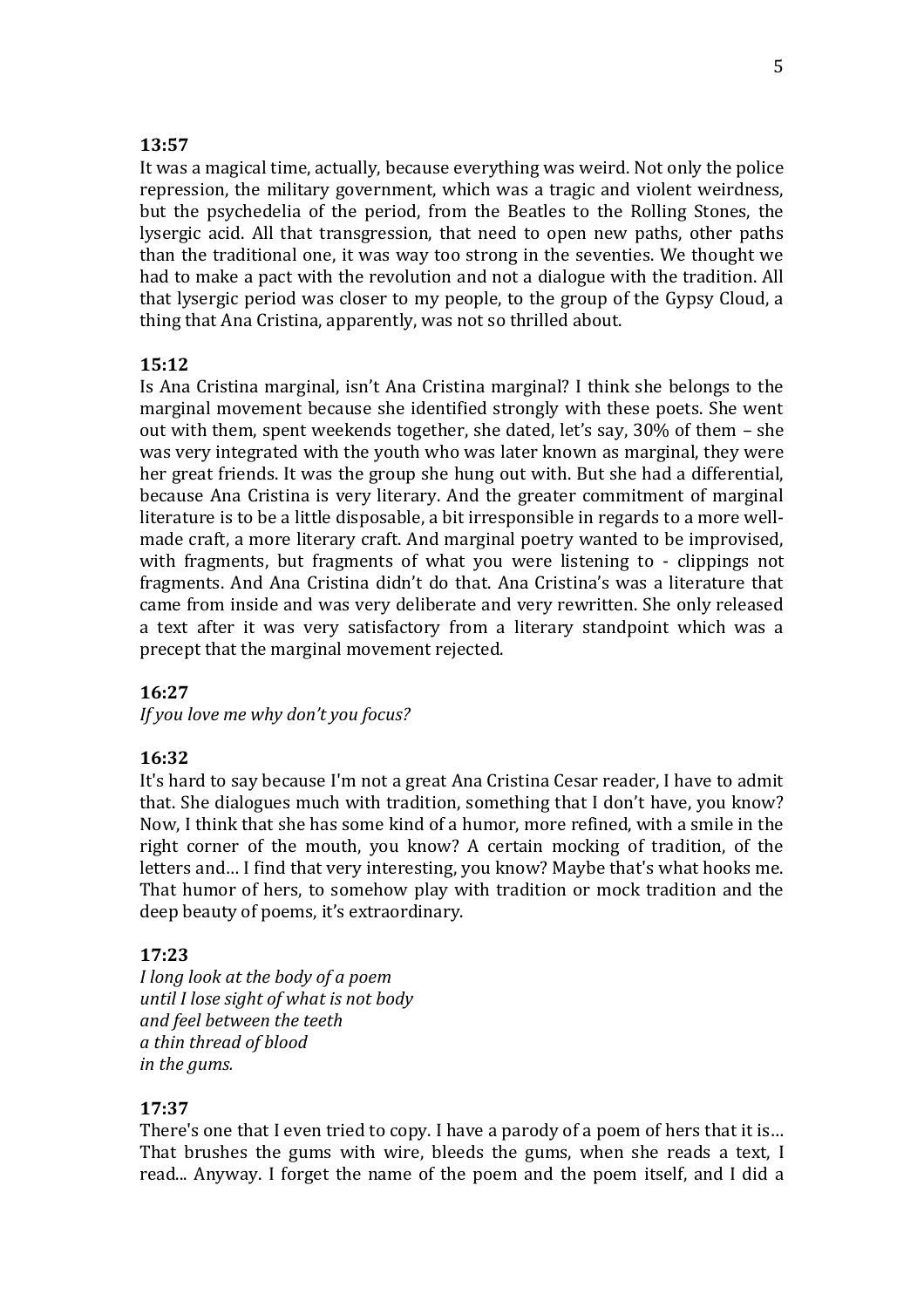poem named Ana C., which speaks to that poem. I think it's a very strong image, a very beautiful image, how is it? *I look at the body of a poem...* Yes! I look at the body of a poem until I lose sight of what is body and I feel in the gums the taste of blood. Isn't it? And I did something very similar, because I was so moved by this poem, you know? That is: I look at the poem until I lose sight of what is night, comma, you or me. Until there's only youme. It is a tribute to her, it doesn't even come close to her work, but it is interesting. I like the poem. That's what I was able to do.

#### **19:08**

And when I read that poem, that *I look longly to the body of a poem until I lose sight of what is not body* and, anyway, I can not remember it now, but when I read this poem, kind of everything all sort of made sense somehow, even without having understood very well what it meant, I still think today that I do not understand, and the idea is to not understand it. Anyway, this poem made me search for more and the next day I went to the bookshop and bought the book, this one. Because, what I liked here is that: first it's in more or less in the chronological order of her life. And she wrote amazing poems and at the same time that it makes us feel really bad, you know, because we didn't write amazing poems before we were fifteen, I think at the same time it motivates us to write. I love this poem: *Spot. I am sixteen years old, a widow from a blue family with a windy and nothing of a rebel hair. I am a genius under all points of views, even from a profile. Poetry is a lie, dig? At least gets me out of the concerning truth and activates the consanguineous circulation. The philosopher's stone is a little bit of a sosh. Plutarchplatoplauto, Plutosoturkpauto, Platocosopuloplau. Give up. I'm sixteen and I've lost you now scribbling.* Anyway, I think is exciting to read things that she wrote at sixteen that are so nice.

#### **20:55**

*And when you looked at me With a followed glance While the drops dropped In my heart flowed The tears from your eyes*

#### **21:04**

And this book here is great because it is an educational book. It even seems it was made for my first contact with her. Because it has a kind of a glossary that untangle the whole poem. Here: *poetry is a lie, dig*? Dig is understand, see. It was awesome! It explains who is Plutarch, who is Plato. This book was critical, even for these grammatical things in Portuguese, even to explain some things about her poetry. There's one where she says: *I'm with you lake, mountain* something like that. And then it explains that Lake and Mountain in fact is the book of Chico Alvim. Here, I found. *Without you I am lake, mountain. Think of a man named Herberto. I lay my smoke under the window. Vertigo, I breathe. Roll in the mattress. And dear, with no lies, I raise my price.* So here is the note: Lake and Mountain is the title of a book by Brazilian poet Francisco Alvim.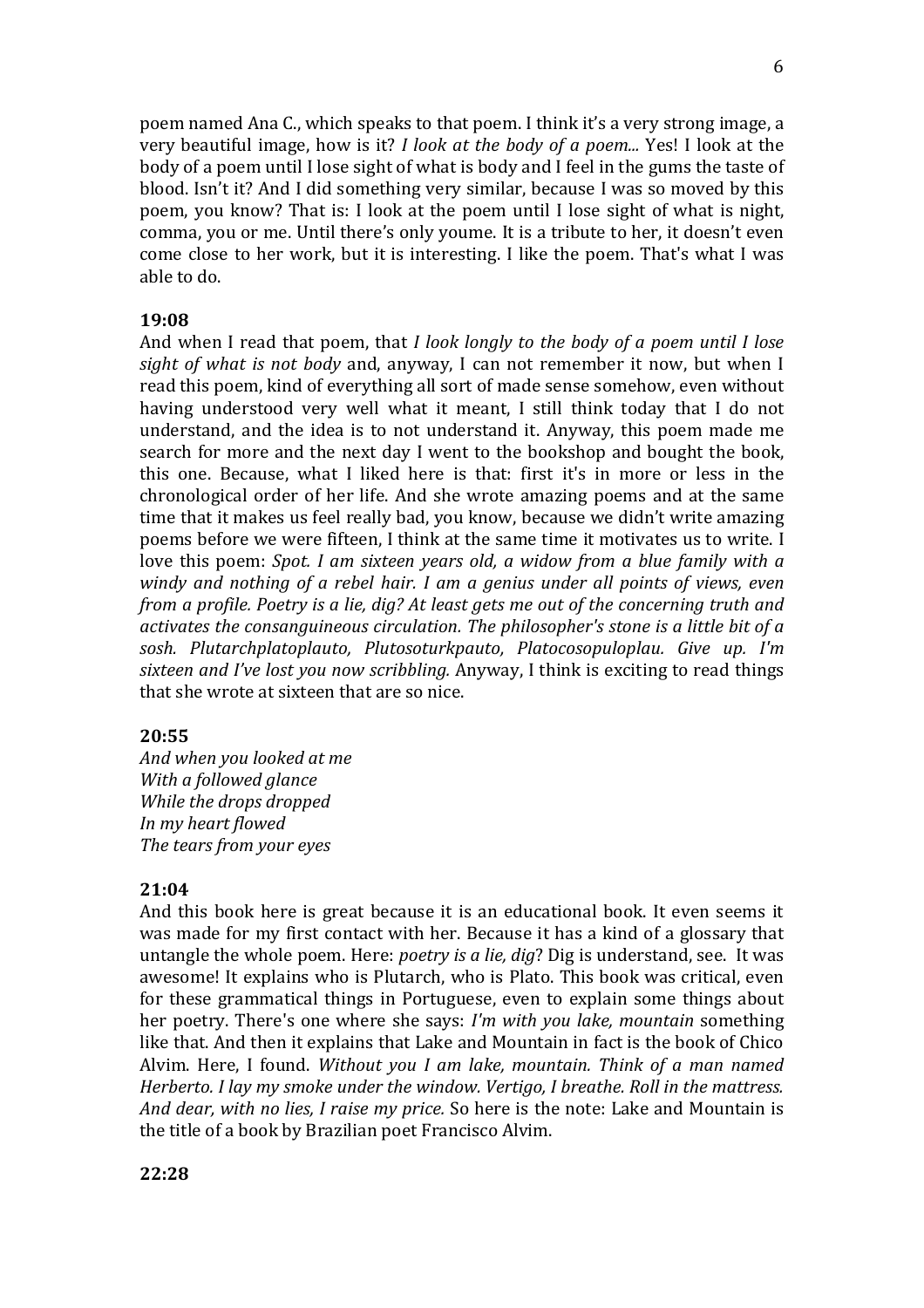Right here... There's an index of names here that gives some clues of authors with whom I cross, I copy, quote shamelessly. You know, every writer does it but some say and others not.

## **22:54**

This one, Public Man Number One (Anthology), which is already a totally mysterious title. I love her titles. *Later I learned: good is to have the soul washed. No reason to keep this old thread of night. What does it mean? There is a ribbon being cut off leaving a shadow on the paper. Speeches blow. It isn't me there in dark clothes smiling or pretending to listen. However, I also wrote things like these for people that now I do not even know who they are, from a sweet poisoned by its deepen.*

## **23:36**

Now, you know what it is this poem? This is not literally a poem of mine. So, there is a question about authorship which is always balanced. You never really know who the author is, you know? Authorship is the strangest thing. Drummond wrote an essay and here are bits, phrases, words of Drummond's essay. It's what you call a poem disemboweled from an essay by Carlos Drummond de Andrade. So, there's was this essay that I drew from, I stole from there a few words that I made into a poem.

## **24:38**

Is there any poem of yours that you think that has some direct reference to her?

## **24:42**

Yes! There's one that the title, the title was... I think the title was Unpublished & Scattered, the same title of her book. The book that wasn't organized by her. But I have. I wrote and then the editor, Jorge, he suggested, he said, Laura, don't you think you have to change it, it's a very direct reference. He is absolutely right. Because it really directs the reading of the poem.

## **25:14**

It's this one. Look: it has a direct reference! There's a line of hers here. But it's in quotes, I'm stupid, I was probably scared at the time. I shouldn't have placed quotes at all, but I put them. It's called "Scattered." *I see her as perhaps a sky full of stars, scattered and tracky. A new night stretching the latitude, from the medicine to the laughter. Poetry without harness, which is tearing, aware of what is useful, what is useful to the poem. Her signature in photography is always another - inscrutable face. From the infinite to a light in me mingled*. And that's it, I took the end, you see, highlighted here with the quotation marks: that is fear.

## **26:07**

*I'm living hour by hour with much fear.* 

## **26:30**

*I'm living hour by hour with much fear. Someday i'll be safe. Gradually i'll be safe.*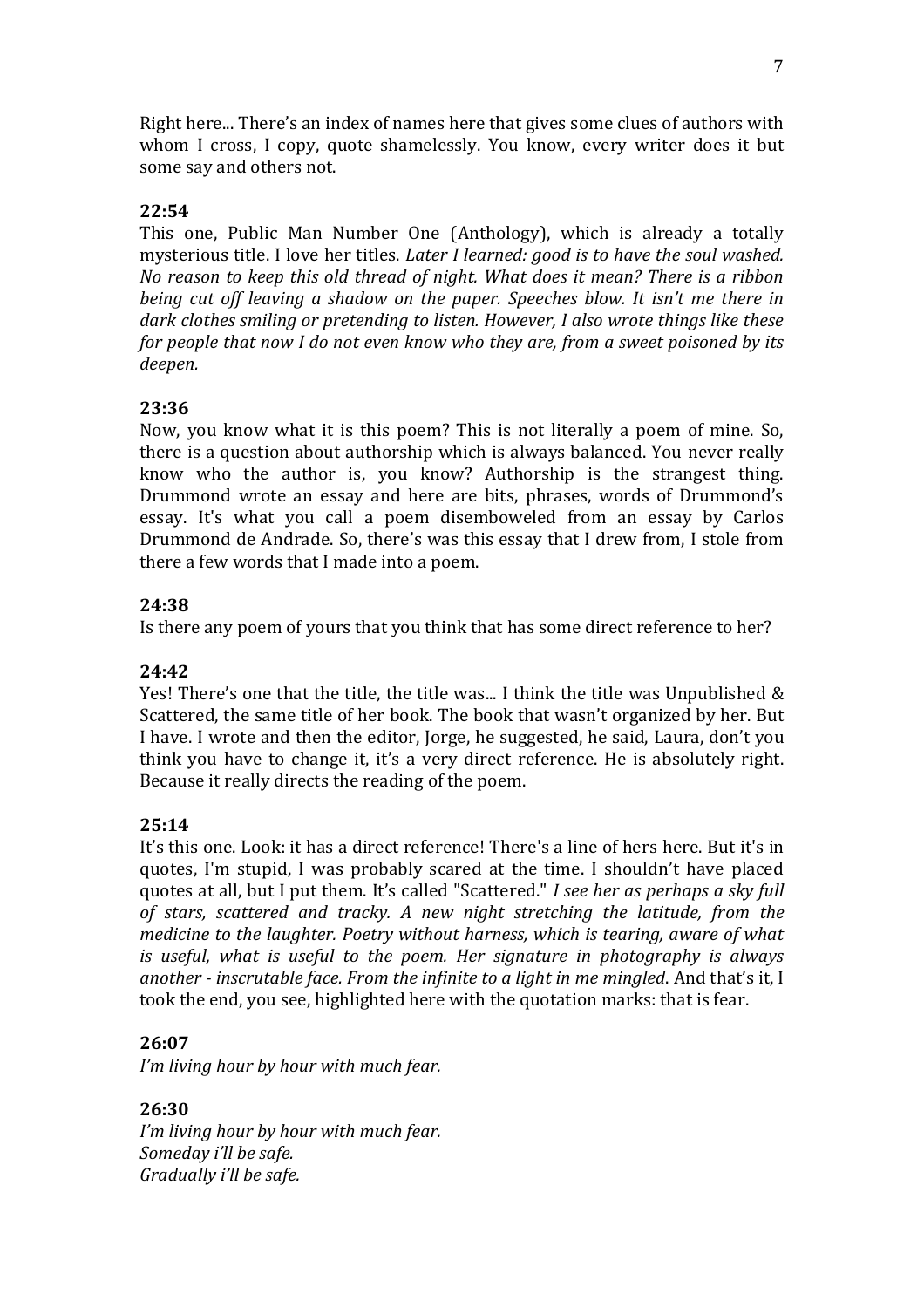## **26:44**

*I'm living hour by hour with much fear. Someday i'll be safe. Gradually i'll be safe.* 

*I'll begin a safari.*

## **27:01**

Oh, and there's that one, how does it go? *Seems that there is an exit, seems that there is an exit right here where I thought all roads ended. Here. An exit out of life. In small steps, despite the drumbeat. Wants to leave a trace. Oh yeah, seems to want to leave. Now that you've arrived, I no longer have to steal me.*

# **27:30**

My research began because something in the text generated a strain that could be revealed in movement. And I think that that was the basis of the work. How to reveal what the text had brought in movement.

# **27:51**

And I also think that we were unfolding, entering more into her poetry during the work in process.

## **28:01**

My last solo which I did two years ago still had something of Ana, a gorgeous line from Ana, in which she says *if you love me why don't you concentrate*? It is something... What can I say more? This Ana thing, she can be short, sharp and cruel. A power of synthesis. It's delicious.

## **28:28**

I got divorced. I'm gonna tell this story. I got divorced and then, I got divorced. Twenty-five year marriage. And I got divorced. And I went to live in a house half destroyed, half in ruins. The first thing I did was to put a poem of Ana Cristina on the wall. I never thought about it, but now ... It was the first thing. I got there and wrote *I am living hour by hour in fear.* I was like that. And I was pretty sure that a safari would happen.

#### **29:04**

Last time I was in Heloísa's house, she pulled me aside and gave me this little book and said: if you want to understand Ana, you have to read her Complete Correspondence.

## **29:28**

I was with her in Buzios and she was crazy about letters. She sent letters to everyone, letter, letter, letter. So I said: Ana, let's do a book. It is always the same: the trial of a lie. Lie is a bad word, an essay in deceit, an ambiguious essay. Then I said, Ana, write a long letter, a big letter and we do a little book called Complete Correspondence. It's not her complete correspondence, there's only one letter in here, it's the pinnacle of a game which was not really a game that she used to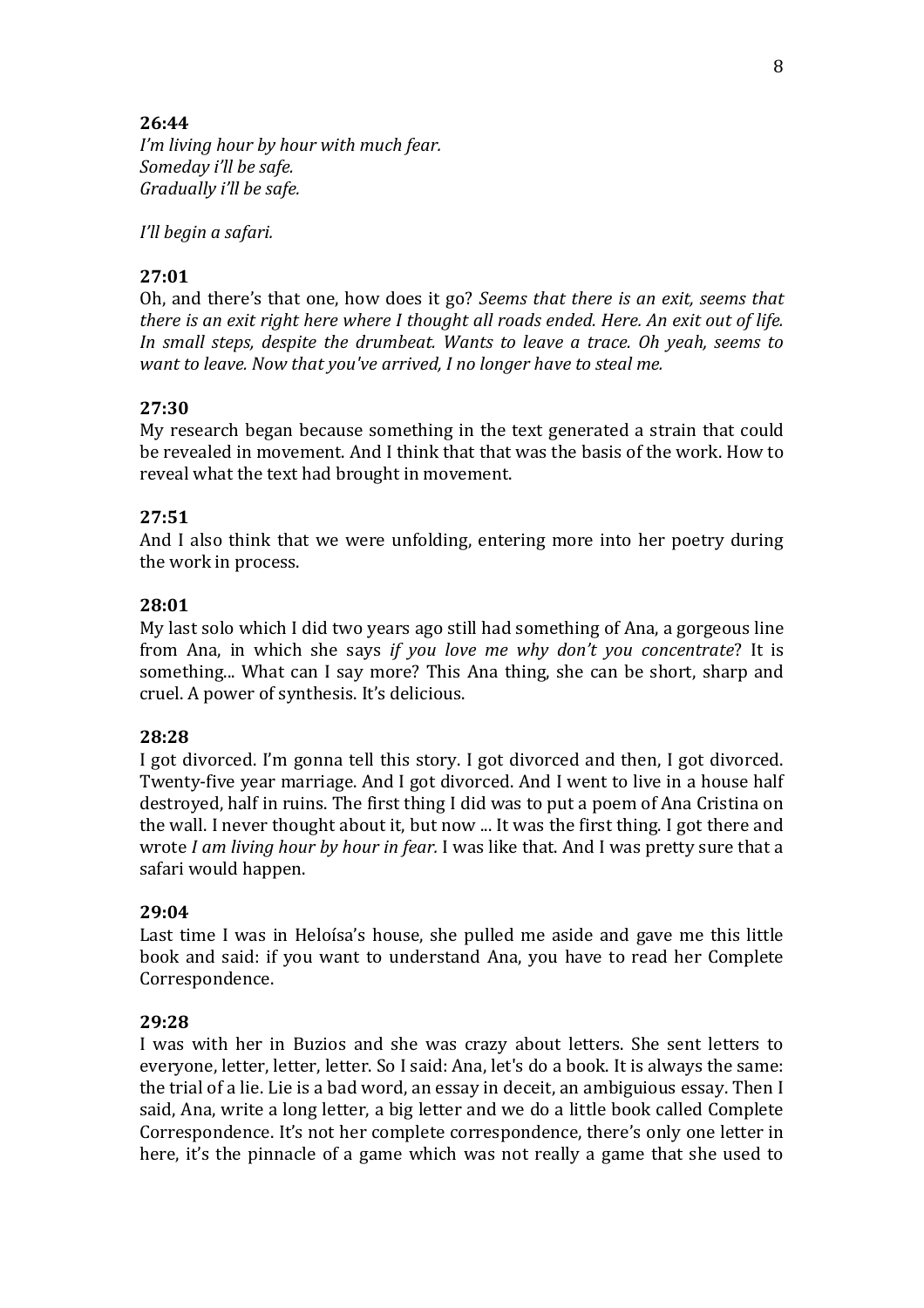play. Then we took it to a guy to silk on the airplane and inside everything was xeroxed, cut and stapled.

#### **30:15**

*My dear, It rains cats and dogs. Here inside I keep thinking about'em cats. Feel guilty. Cold hands and feet under control. Vague news, be warned. Is it on purpose? Afraid of being flagged? Listen to Roberto Carlos: "almost called you but then looked inside me" and all that. I've already copied the lyrics you asked me to. My day was gloomy. Celia said: career, not life, matters. Tough contradiction, baby.*

### **30:32**

And here I think for the first time - it starts in the second edition. This book is completely untruthful. I think it's funny because Ana Cristina delighted herself with mistakes. She loved to deceive. So the book doesn't have a first edition. I remember precisely that when we put the second edition she said 'the bibliophiles will be looking for the first edition and it doesn't exist'. I'm telling this story because I think it has to do with her aesthetics, with her diction. She really had this, where's the first edition? She started with the second one. I mean, it's always a disguise. She puts in the end a bibliography talking about something that doesn't exist, the next book in the printing, in the press, I don't remember. Or her previous book. But it's a book that doesn't exist – I mean, you can go insane if you go out looking for it. People who write theses, poor them.

### **31:23**

So, there are layers of scenes and intentions and deceits and clues in a little small thing that has a really big layer of intentionalities.

#### **31:39**

And when you try to get close to her, she escapes. It's a little bit like this paper mermaid that is in one of her poems, always a paper mermaid which is floating in space like a ship, when you get close, she escapes and then she comes back in a bit, you know.

#### **32:01**

Here. The poem is called Ana C. *I wanted to swim in the pools where the demigods smoke in the shattered walls of the spectacle. The street, we know well, remains as a lead feather. I wanted to blend Gertrude Stein with Billy the Kid, but I fall right here on this freeway. In this road without plastic heroes nor flags to fly. I will give my ear to a blind and walk in the dark side.*

#### **32:37**

A poem is a space where you invent everything. You can say everything. Suddenly I say: this is not a book, this is me. I fall into your arms, I'm at your feet, my reader. This represents the widening of the desire, that every text desires not to be only a text. Through the text the author dies.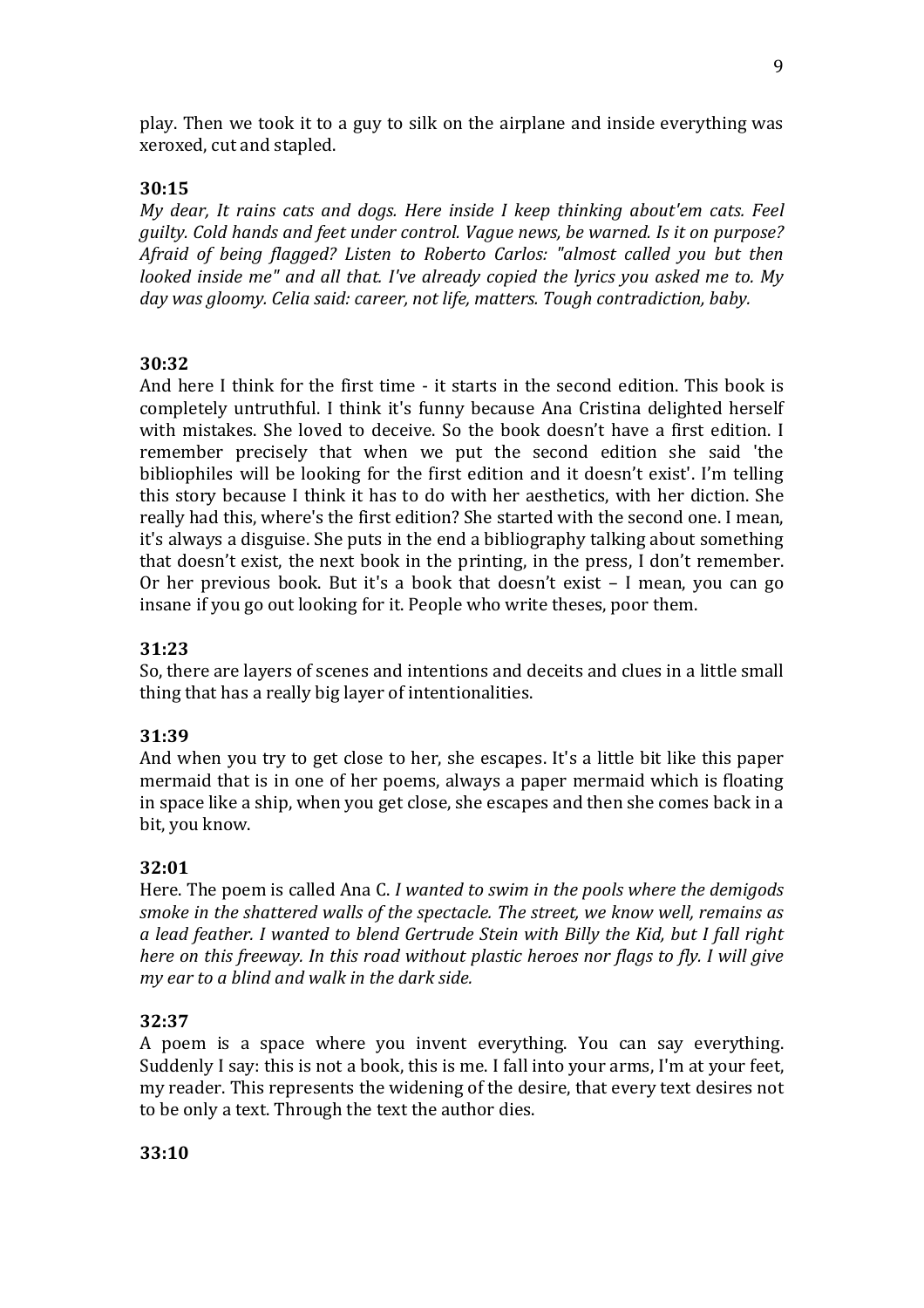*Literature - the pursuit of desire to make being / to posess the being*

*There is the text that haunts and judges There is the text that haunts and judges to never have it There is the text that confronts the paradox (knows he is only a desire)*

# **33:24**

When you write, the basic impulse is to move someone. But you are not sure who is that someone. When you write a letter, you know.

# **33:38**

Do you still keep some of her letters, do you still have them?

# **33:42**

Yes. I have the ones I published, but I don't have them all, I didn't keep them all. They are very old. And I'm sorry because she wrote much more and I kept only a few - and some is a lot. I mean, she wrote compulsively. Look at the size of the letters, all handwritten, very regular, they are huge.

# **34:10**

Helô, my dear. Sorry for the delay and the suspense and the enigmatic cards and frantic phone calls. But only now I've reached my corner and can write rightly. Actually kinda of right because I removed a cyst from the eye and now I'm a pirate, with lots of fancy bandages under my glasses. You know, English public hospital, many depressed elderly making conversation, the nurse holding your hand at the time of anesthesia, talking platitudes to cheer you up, and you're left with only one eye, without balance, passers-by cast discreet glances, some kind of masochistic enjoyment, a will to be very elegant. Walk with aplomb and then go to the bank and the supermarket, representing my own competence. One-Eyed. And it was one-eyed that I intended to start. I made the coolest vegetable soup and put the house in order. Mom left on Sunday and I stayed for a few days at Monica's, a friend of Maria Elena, crying. Asked her to search for someone like a support psychotherapist once a week. Slightly, the history repeats itself .

## **35:19**

When you read a letter from her, a letter from Ana Cristina, if you remove the "to somebody" and remove, in the end, "a kiss from Ana", if you take these two references, the text that remains is very close to the published text. The text from this letter. The main newness is this rich dialogue is that it seems she speaks directly to whoever is reading, as if she asked or spoke directly to the heart of who is reading it. And this is indeed a new thing.

## **36:22**

*I think about you, my daughter. Here, some weak tears, a minimal pain and autumn rains just sketching the majesty of a weeping widow, lying waters fertilizing fields of melancholy.*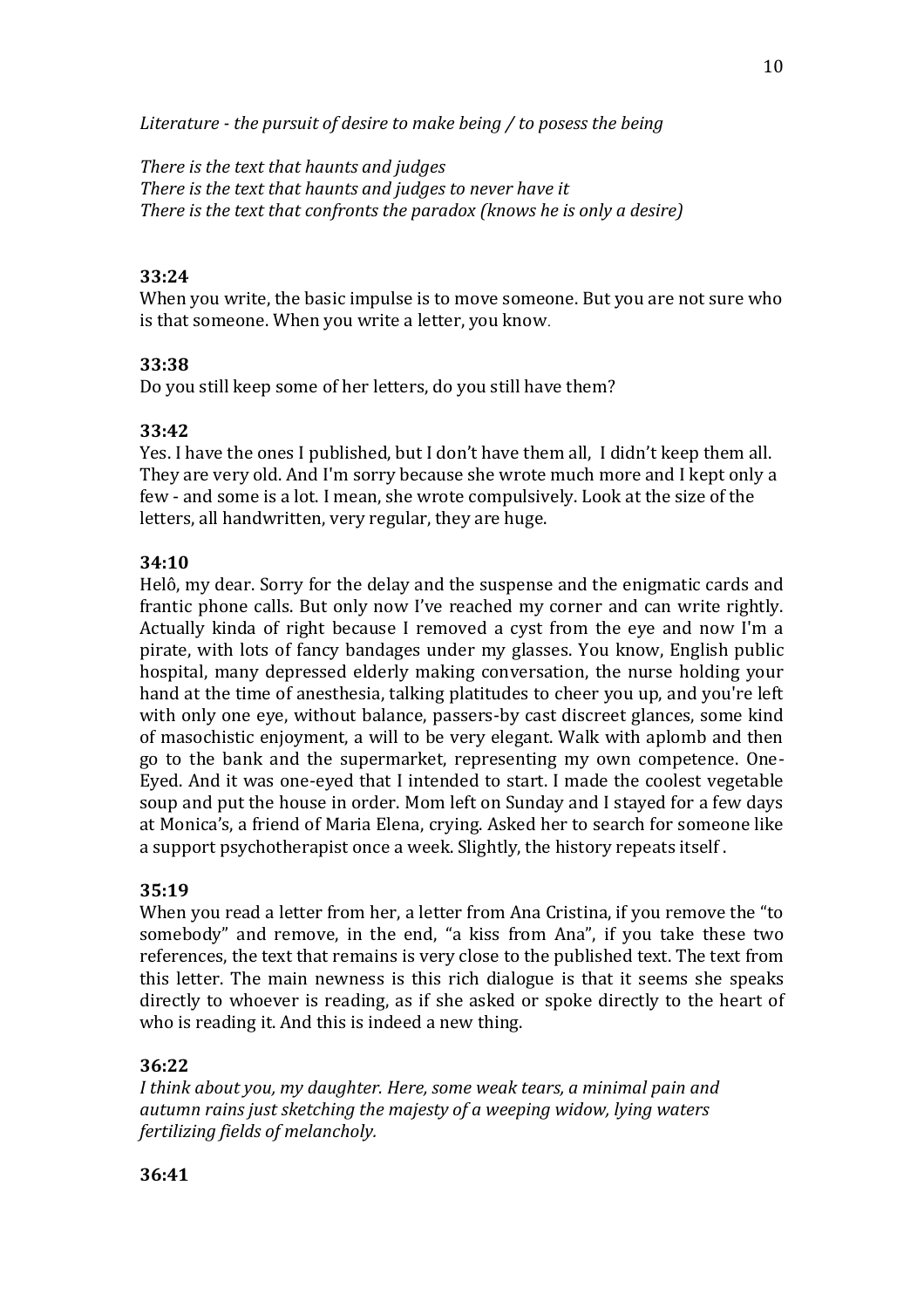*All this suddenly brightened my memory when I crossed the bridge over the Seine. The old Paris is over. The cities change, but my heart is lost.*

# **36:59**

*Paris changes! But my sadness does not move. Beaubourg, Forum des Halles, deep underground, an impossible bridge over the river, everything becomes an allegory: my passion weighs like a stone*.

# **37: 21**

*Seductive lover, mother of all us lost in Paris, crossing bridges, spreading the fear of the return to the flickering lights of the tropics, the end of exile dreams, the birds the in here chirp and finally, I remember our fog.*

# **37:44**

I write, I do write letters. It's funny: now I've got a person to send my letters, a friend of mine. Before I had him as a correspondent I sent them to myself. I began when I was doing nothing, didn't have anything to say, I was kinda 'gee, I need to write something'. I wrote a letter that I didn't have anybody to address to, so I sent it to myself. But then I felt the need to respond to the letter. By the time I answered it, I said, I will answer like myself but older. So, I responded as if I were a lady of 70 years, which is myself but living on another continent, and then I'm answering me. It's great. I've never done therapy in life and I've found my best therapy. I can psychoanalyze myself very well doing it.

# **38:42**

*When between us There was only our exact line A complete correspondence The train, the rails The window, open A certain landscape without stones or frights Balanced, my heels The glass of water Waiting for the coffee*

## **39:00**

If it continues, some day the other one will die! Because if she is a 70-something, some day there's no way - I'll have to kill, kill myself.

## **39:14**

In the personal experience of everyone, diaries and correspondence, diaries and letters, are the first and most immediate kind of writing we have. There is that expression, you know, 'Dear Diary' ... What do you do in a journal? You are looking at an interlocutor. You write a diary just because you don't have a confidant, you are replacing a confidant.

*June 27 Célia dreamt that I beat her until I smashed*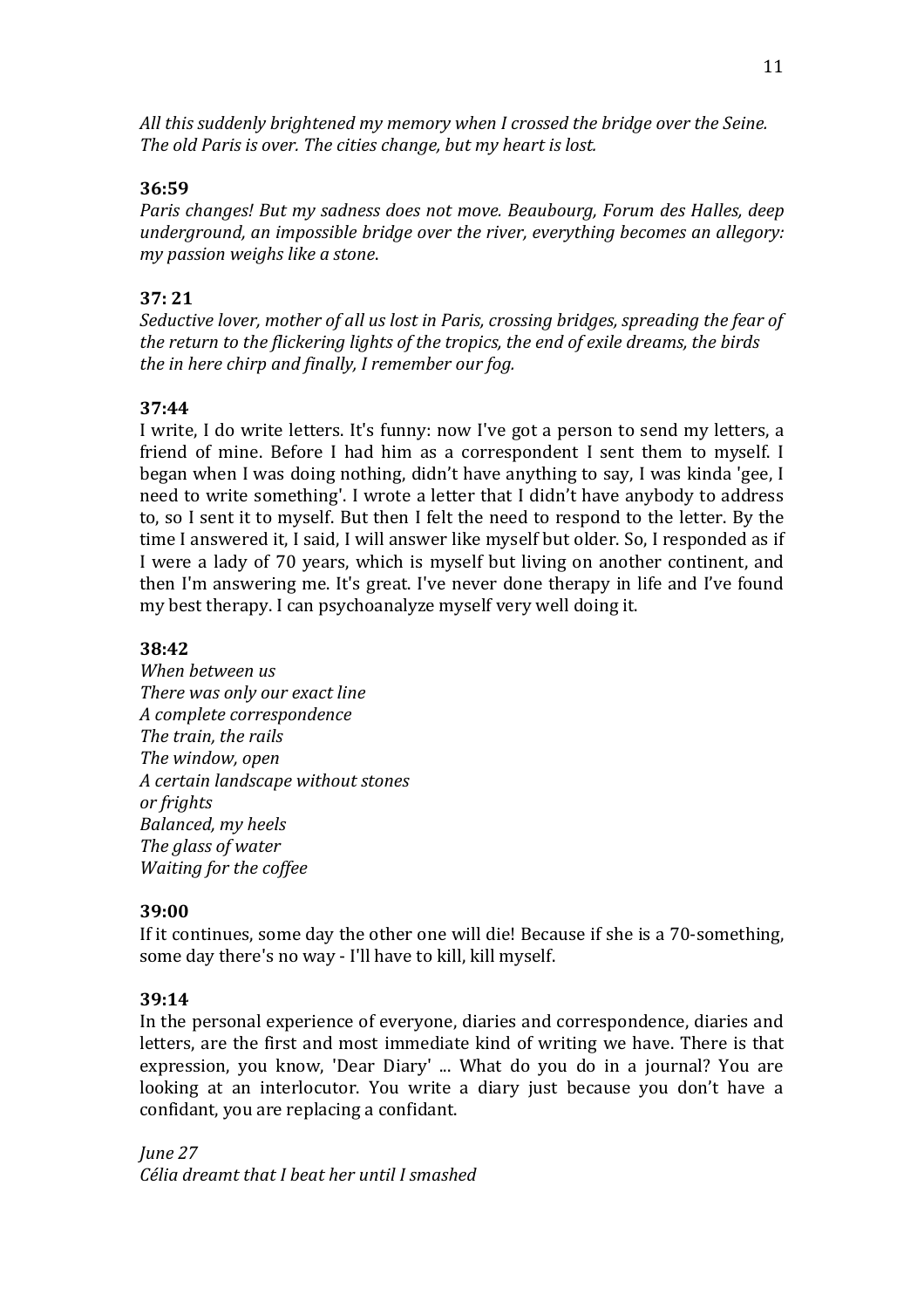*her teeth. I spent all afternoon out of it. I typed until my fingers cramped. Must have been minor remorse. Binder says that a diary is an artifice, that I'm insincere because secretly I want it to be read. I moonbathe*.

### **39:56**

Ana pressed a button of "this is exactly what I like and that's what I want to do". It became my model of total perfection. What an exaggeration! But anyway. But what I like about the poetry of Ana is that she created a game with diaries, intimate journals that actually say nothing. I adore this, because when you take her poems, you feel like she's treating you as a close friend or an accomplice. You read it, thinking it is as if you had invaded someone's diary, the lock half open in your sister's room and you could open the pages, but in fact there is no secret, no concrete secret, no real names at least. It's all a great piece of fiction.

### **40:55**

#### *Friday*

*Sipping after the Polish movie. Room stinky feet and bra. Now kept. I went back to grip, but not so soft.*

#### **41:06**

When I was 15 or 16, I moved to New Zealand to study and stayed in a tiny city that had nothing, nothing. I didn't know anyone, of course - imagine, New Zealand, who knows anybody there?

#### **41:18**

But when I moved to New Zealand, I had this notebook where I was more free to write poetry and this other one, which was a real diary. I put my plane ticket in there, it was more of an everyday girly journal, it had everything but the lock. But anyway. So I put 'day-such-and-such, the fourth day'. I think I didn't do it because of Ana, but I think it was a common thread that I found and I was amazed by that in her. To have this diary that actually didn't tell me anything but at the same time I thought I understood everything she was talking about.

#### **41:58**

*Brown carpet.* I wrote in 2004, in Orewa, this very small town in New Zealand. It is not a poem, it is prose. *I drink ginger and lemon tea with a tablespoon of honey, nibble some softened by time cookies and lick the tips of my fingers, sucking the remains of sugar. My dear, I don't know what to say. I opened the envelope and devoured your fine print telling me the filth of adolescence and flunked you, as a mother would: that, no. You tell me old news with lots of energy.* Sorry. It is hard to read this one, huh? But that's okay. *You tell me old news with lots of energy and when I raised my eyes from the paper I was surprised not to be there, close to you. My feet are crossed on the other side of the bed - these two insist on shaking. And when we listened to music the laughter came out sharp and our huge eyes sparkled, like jaboticaba. Here is a quiet life: nine in the evening you don't hear the phone ring and the moon sees us from up there. Before boarding I heard some advice saying sea and sky decrease longing, as they are anywhere in the world. But I don't*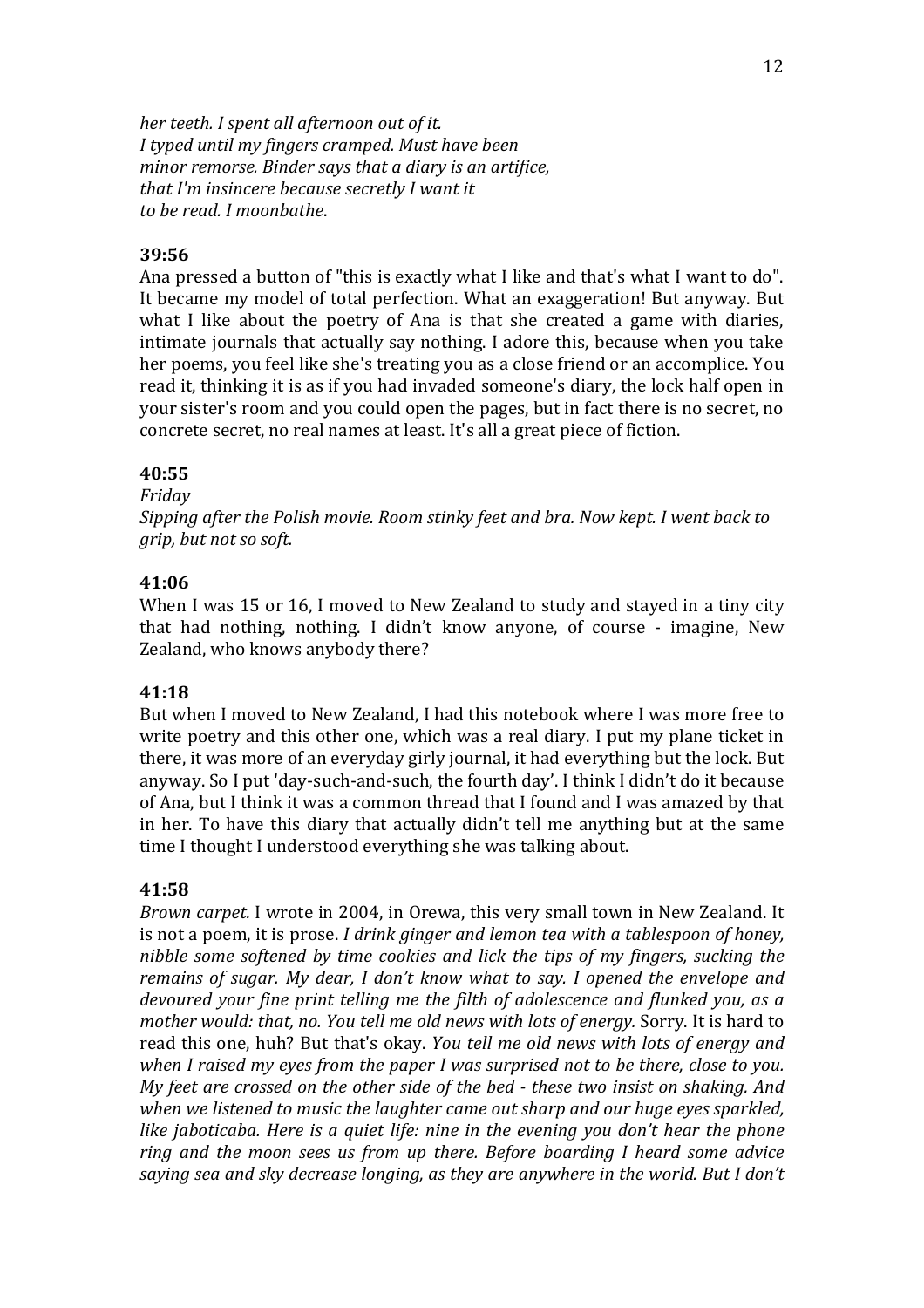*agree: a sky is a sky, a sea is a sea and to miss something is everything, even something you can not see. But I'm as strong as a leopard and closed my eyes vigorously so no one could see me cry. Im too old me fret in front of others. Now I need to have secrets. Isn't what you do when you grow up? For there are days when I get very quiet, observing with a sense of animal. And the head hurts with so many ideas. You know, this bed is a mess with the dispersed days and changed tastes. Because the timing of these people is very crazy: have you ever wondered that I'm in the night of your morning?* Anyway, it's not very good but it is me when I was 16 years old reading Ana Cristina Cesar across the world.

## **44:38**

*Thought a cheap trick that might works. I have four correspondents over the world. They intensively think of me and we exchange cards and newties. When no letter arrives I want to rip the calendar off the wall, in a session of pain.*

*Because I travel fueled by hate. Briefly: in search for bliss. Sweetheart, kleptomaniac sweetheart. You know what lies are for.*

### **45:28**

She had read an announcement from the Rotary Club, a club that was very reactionary, very conservative, almost military, and that the Rotary Club was offering scholarships to England. And it was very funny because she went to my house to get dressed for the interview to the Rottary Club. And then is so clear ... She didn't know what clothes she would wear: to play the little girl, the fatal, lady, shy, distinct, cad. So, this conversation about the dress took hours and hours and hours. So the most important thing in the world at that moment was what character she would play to the Rotary Club people. I do not remember exactly how she went, but they gave her the scholarship.

#### **46:23**

In London, lost, alone in a restaurant. And they were playing some music - and suddenly they played Brazilian music and nobody knew it. And I heard that song and saw in the mirror people eating without knowing what it was. They didn't know about music that was Brazilian, about my tiredness hidden by my eyelids lowered under the ground and neither jolts nor laughter could interrupt my fatigue so abstract. My left heart sunk with my right heart and I shouted in the restaurant: where are they? Nobody knew. It was hot, stuffy, heavy and dry. And I needed to sleep. Once again, the heart does not beat, but it is not out of laziness. Just forget that you are stealing napkins stupidly folded.

#### **47:21**

In fact, what she did in England, much more than study or write, you can see it in her letters, was to live like an English woman. Was to act like an English woman, the pictures she sent were: I am an English woman. The image that remains of her was from her arrival in my house with a totally bizarre outfit, very large yellow pants, a turquoise shirt, giant glasses, shaggy hair - she came back with a pop message, a modern message, a message that was not the what we expected of her. This costume thing I think is important because when I speak about costume I think about character. She has the little girl, she has the naive, she has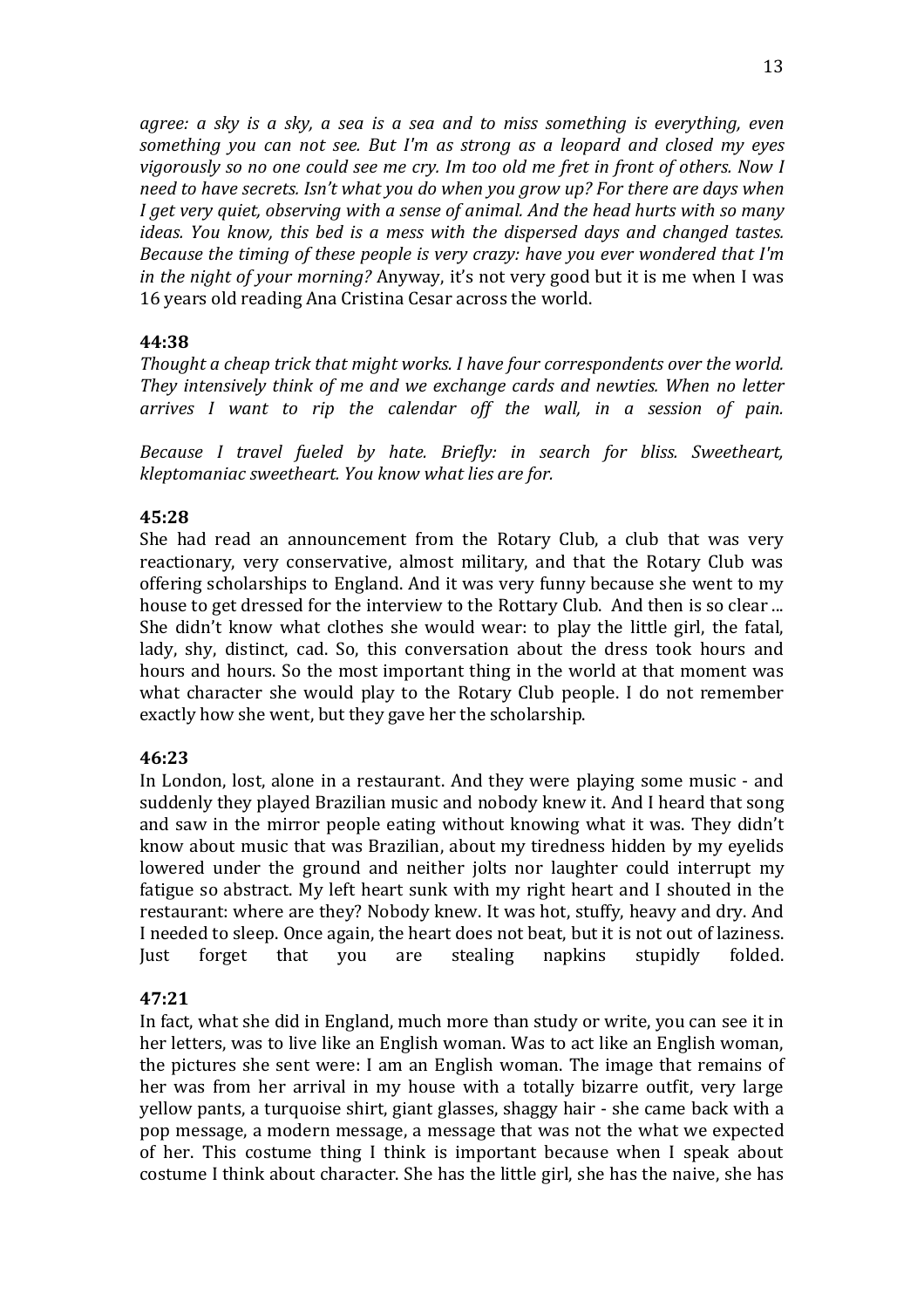the fatal, the art nouveau. The photos accompany her, her imaginary. So many Anas Cristinas… And there really were, she really staged them. It wasn't like the other that has 400 inside the head - I'm 400, it was not like that. She was actually 400. She was 400 characters, it isn't like she herself was 400 as the other poet. She was 400 characters and she got dressed for it, she had work to do for these characters.

## **48:45**

Who is Ana Cristina? For me it's a series of photographs that I see as a completely different person than herself. She even says that she is never identical to herself. Indeed, she is not. How can one be... One day she has curly hair, with a face like that, another she is a sensual woman who looks at you - it amazes me.

## **50:08**

I think she created this myth and I think it's inevitable that people cannot really separate this enigmatic figure that no one can really unravel from the poems that no one can unravel. So I think that's it. Unlike everyone else, she is still young and beautiful. I think that's what is so different. Because everyone gets old, everyone is full of problems. And she's always there, frozen in time, with sunglasses, beautiful, in England in a picture crossing a bridge.

# **51:34**

*How to scrape the landscape*

*photography is a dead time fictional return to the symmetry*

*a secret desire of the poem an impossible censorship by the poet*

# **51:47**

What was the principal mark that Ana left in your life?

## **51:52**

Well, that's a huge question. What is the question, again?

# **52:01**

What of her was more remarkable in your life, the mark of this pearl in your life?

## **52:10**

She showed me, without quibbling, the pearl showed me the oyster that I am. She showed me how closed I am, how I was even more closed. She taught me how to open myself a little more for others. You, people see me more today, at least, like an open oyster and not like a closed oyster. And she showed me, let's say, she helped me in this, really, by talking about the complicated way of life I had in 1970, in my 30 years of life. I remain difficult today but I can go on vacation. At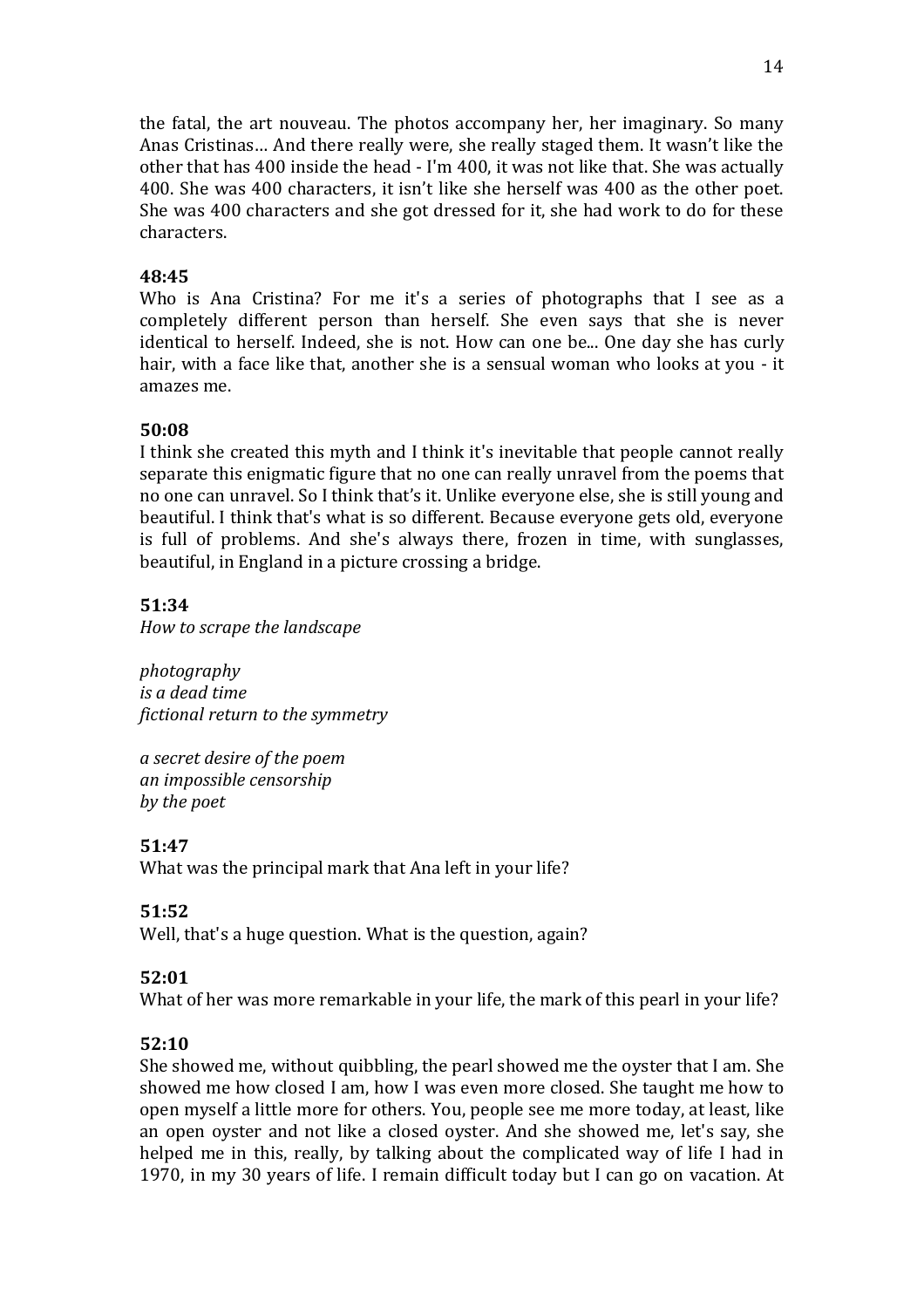thetime I could not go on vacation, I didn't know how to go on vacation. And she taught me like this, not teaching but talking, talking, as we are here talking. But it was a long conversation, for many years, it was the telephone call, perhaps the greatest that I've had, for seven hours, she and I talking on the phone, and started with a question: who would go to whose home, if I would go to her house that day or if she'd came here. It was raining, cold, and she would say: "well, you better come here" and I said no, "I'm here, come over here". And for seven hours, no one went anywhere and we were talking about this issue and so many others. So these conversations went on for a long part of my life, not so long temporally speaking, chronologically speaking, but existentially speaking, these talks were very intense because we fought a lot, really. We had fights, serious fights. I stopped talking to her, she stopped talking to me, perhaps me even more than her. Because if I wasn't easy, she wasn't either, understand? She was hard, difficult, beset with problems.

### **55:08**

*Lily: I do not remember No sky to console me Only what I read, alone Are the flowing double meanings The sharpen sweetness A moment before the verdigris The silent blue torn Of a flag.* 

*I need to talk to you urgently.*

## **55:35**

For me, her presence was vital and until today she is with me.

#### **56:14**

There is something very interesting about the play which is that everything that is said is the word of Ana, both in poetry and in prose. Everything I say is. It doesn't have a seam of dramaturgy to reach Ana's poem, you know? Only her words – that's why I think the play is so strong.

## **56:42**

It is always more difficult to anchor a ship in space.

## **56:46**

Did you think about another title?

## **56:50**

No. We didn't think about anything. We spent a lot of time banging our heads, saying "My God, how we gonna call this play?" Because, you know, it is always more difficult to anchor a ship in space. It's a very private statement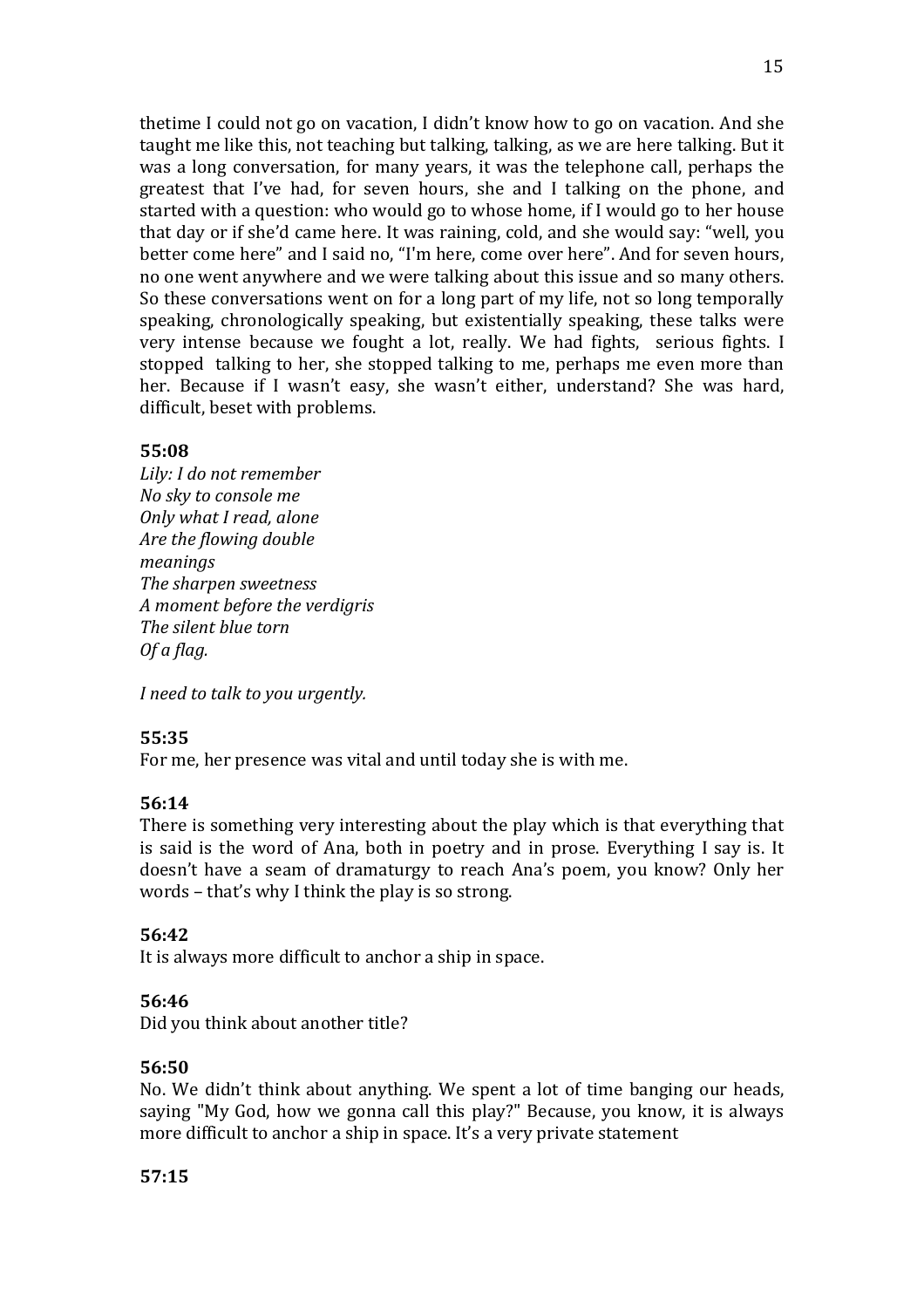This is the leather suitcase that contains the famous collection. The first thing we find over everything is ....?

# **57:28**

Postcards!

# **57:29**

No! No, no, no. A pair of gloves, here they are! Kid gloves, fine thing.

# **57:40**

*Your love turns me into a corrupt with refinements.* 

# **57:49**

When you write there's always a story that cannot be told, you know? That is basically the story of our intimacy, our personal history. That story can not be told. If you take your personal history and turn into literature it is not your personal history anymore, it has changed. What is this literature thing, what is this crazy text, that reveals and at the same time does not reveal?

# **58:25**

The more you approach her, even in At Your Feet, the further you'd be. She always deceives you. Armando Freitas Filho told me: beware of Ana Cristina when you read her, because she lies a lot. It's a lie from photographic point of view, the philosophy of appearance. But it's the truth in the depth of feelings.

## **58:51**

All I know is that I was feeling a panic, a panic while I bent over that barrier. Goodbye, goodbye top everything I've learned so far. That's when an angel, uneasy with wings, goes up a mast and forgets his flying lessons.

# **59:13**

I had sleepless nights, when I identified too much with her. Not that I was turning into Ana Cristina because we know don't. But to approach the feeling too closely. To say: I know that too, I feel the same way. Scary, you know, to see it translated so well by her.

## **59:40**

She is a false intimate. She comes close, but you can't hold her. I don't think there's intimacy, no. It has more of a feigning of intimacy. She has an intimacy with herself, right, because what she is looking for is herself, she is very auto reflected. She comes very close but then she takes a step right and you lose focus. Or she comes too close and you lose focus because she's too close, too, that can be.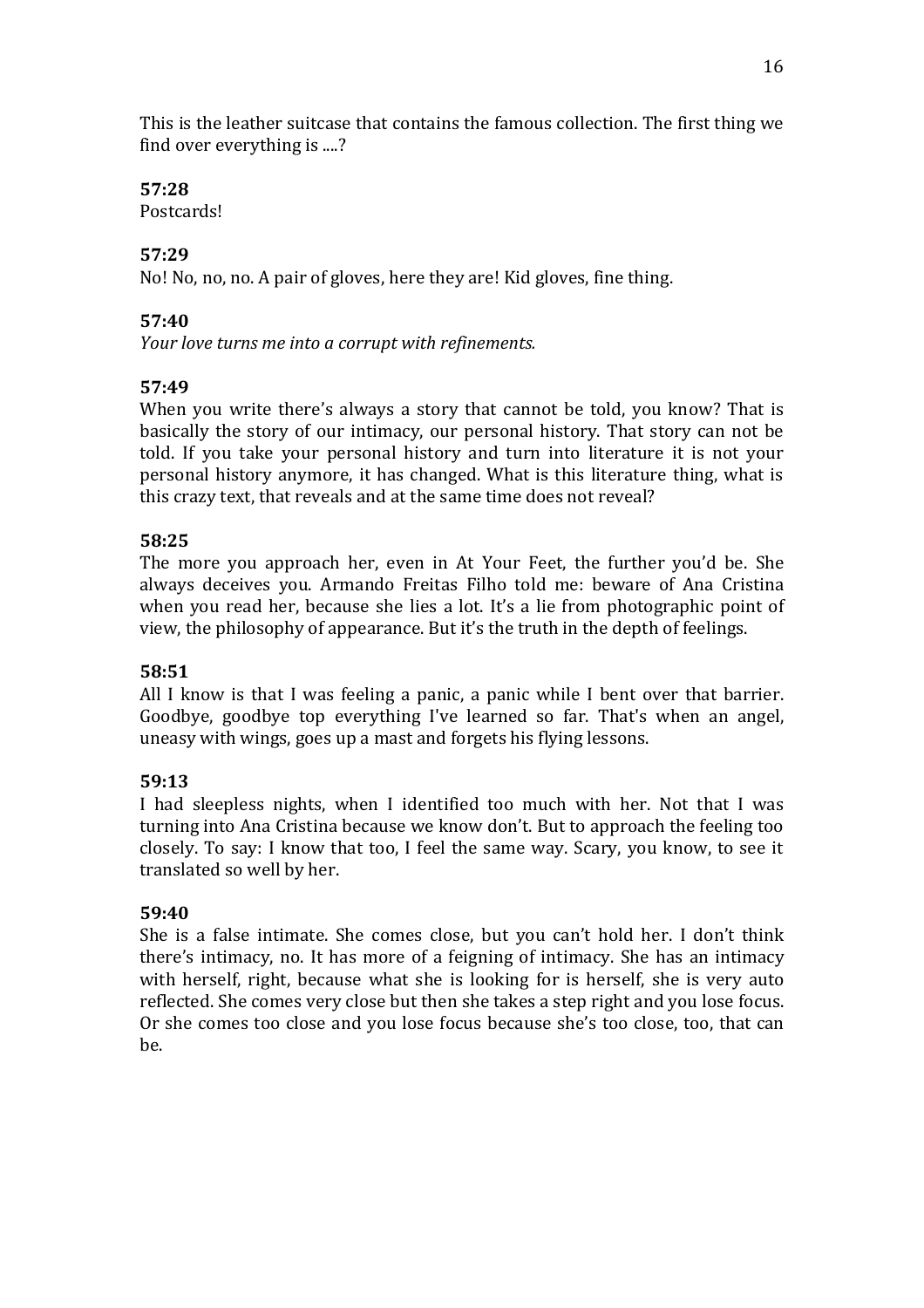#### **1:00:10**

*Curiously I opened the sky. Like this: kindly removing the curtains. I wanted to laugh, cry or at least smile with the same lightness that I was kissed by the air. I wanted to enter, unbroken, heart against heart, or at least move a litte bit with the called by the tremblings. I wanted to take an armful of light from the infinite in me mingled*. *Or capture the infinite in the space ... No! In the minimum moments of the space, nude and filled. I didn't know that turning upside down was a mortal experience.*

#### **01:01:06**

I didn't know that turning upside down was a mortal experience*.* It is dangerous to touch it, turn inside out, see the other side of things. And she was always trying to see the other side of things and show the other side of things. So the idea of the breakdown of poetry is exactly that, you break standards, break the patterns, "I create the non-poem," right? The non-poetry.

### **01:01:42**

*I thought that if I loved again I would forget others at least three or four loved faces In an archival delirium organized my memory in alphabets to count and tame the sheep however an open flank does not forget and loves in you other faces*

#### **01:02:06**

She was asked to speak at the PUC university and then there was a question by the students, but why do you write these things in such a raw manner, why don't you write about clouds, sky, like a woman should write - a student, eh? Why don't you write like Cecilia Meireles, about stars, clouds ... Then Ana said: but Cecilia Meireles is a man! I mean, she said this spectacular sentence! Because it revealed that the poetry that Cecilia did at that time for her sounded like poetry with a male behavior.

#### *anonymous*

*I'm beautiful, when you rub me at the cinema your shoulder warms me, flows me, I no longer know whom I wish, whom bakes me alive, eating or alert to their fluffs, what tenderness inspires me that fat guy over there, that one here, it's dark and the screen does not matter, only the hand, the warm side, the minimum fuse. The bearer of this know where I am even with my eyes closed; I little speak; find me, in the corner of Diffusion with Concentration, on the left side of whoever comes, a newspaper in hand, discreet.*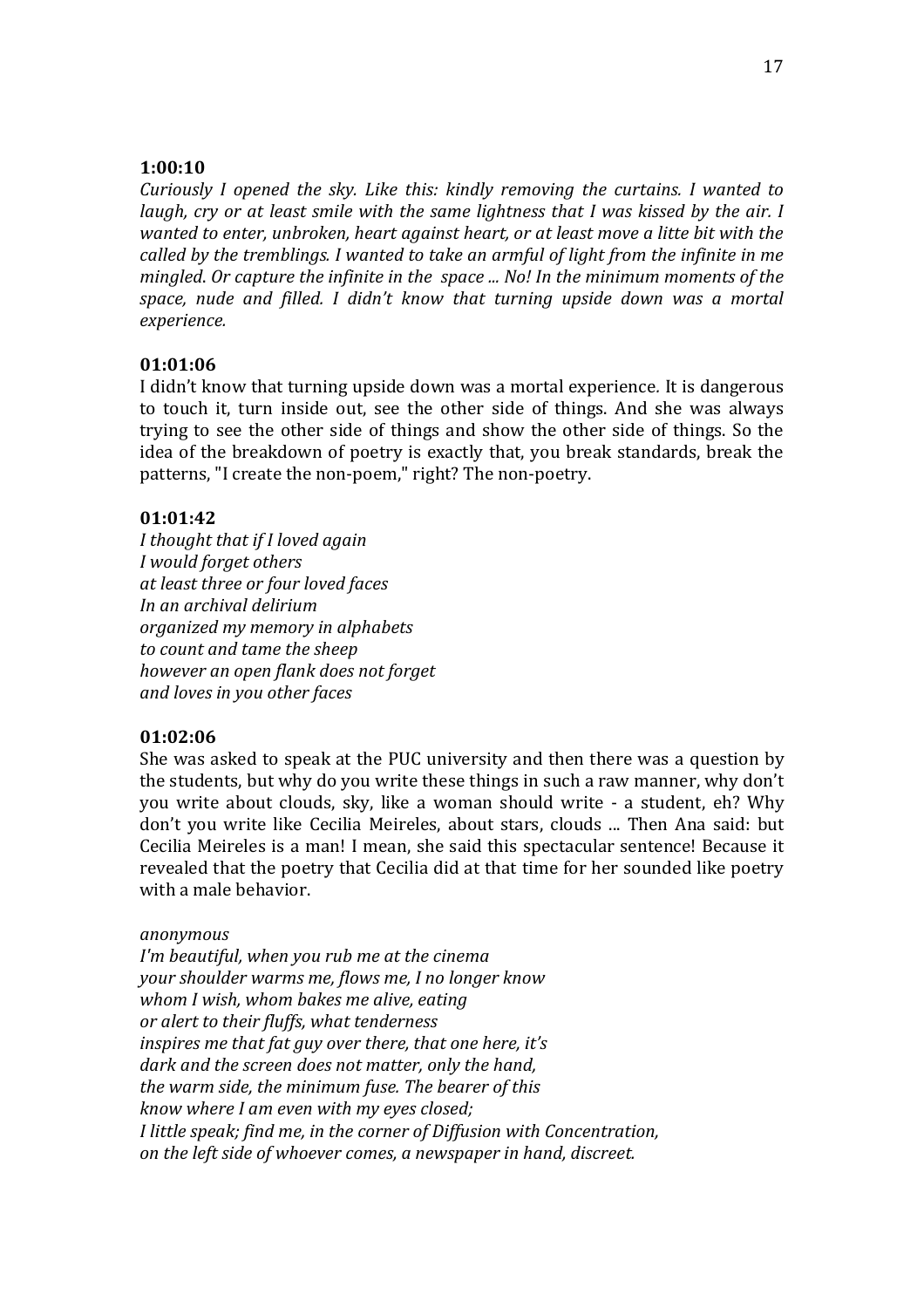### **01:03:53**

And why Ana wasn't a man? Because her poetry, along with the women's movement at that time, reflects this: reflects the woman's body, the ambience of the woman, not seen by man but seen by a woman.

### **01:04:20**

1970. One kind of study was waking, a certain kind of attention to the female speech that was unique and that is when Ana Cristina appears, saturated by it.

### **01:04:34**

Do you think it's possible to speak of feminine literature?

### **01:04:38**

No, I don't think it's possible and I think it is. It's not possible to talk about feminine literature if you think woman is what it is, but I think one can speak if one remembers that this is a cultural thing. That speech was built by cultural problems, by obstructions, by the family management, by the patterns of seduction imposed for a woman go forward. Then you have tricks.

*I am also framing something for you. Wait until tomorrow.*

### **01:05:12**

Woman is not equal to man, no. They are different. The human essence is the same, but the practice of life is different.

#### **01:05:26**

How is it different?

## **01:05:28**

Oh my God! The man is simpler, has fewer parts in his body, is more muscular. Cultural history. Woman is Nature, woman is an untamed beast. Woman uses subterfuges to survive.

#### **01:05:52**

*Wonder here if I'm crazy, who, who can answer? I again ask if I am. Even more if I am sane. I use my obliquity to love and pretend to pretend that I pretend to love my pretend pretending I'm the pretentious.*

#### **01:06:12**

It's us. You can even say 'do you want to understand women'? Read Ana Cristina Cesar, it's all there!

## **01:06:29**

*Since my return I have frights when hear your voice on the phone. Uncertain. Sometimes I say goodbye with a heavy hand. Maybe ungrateful. No, Peter, I don't want to be your bitch anymore*.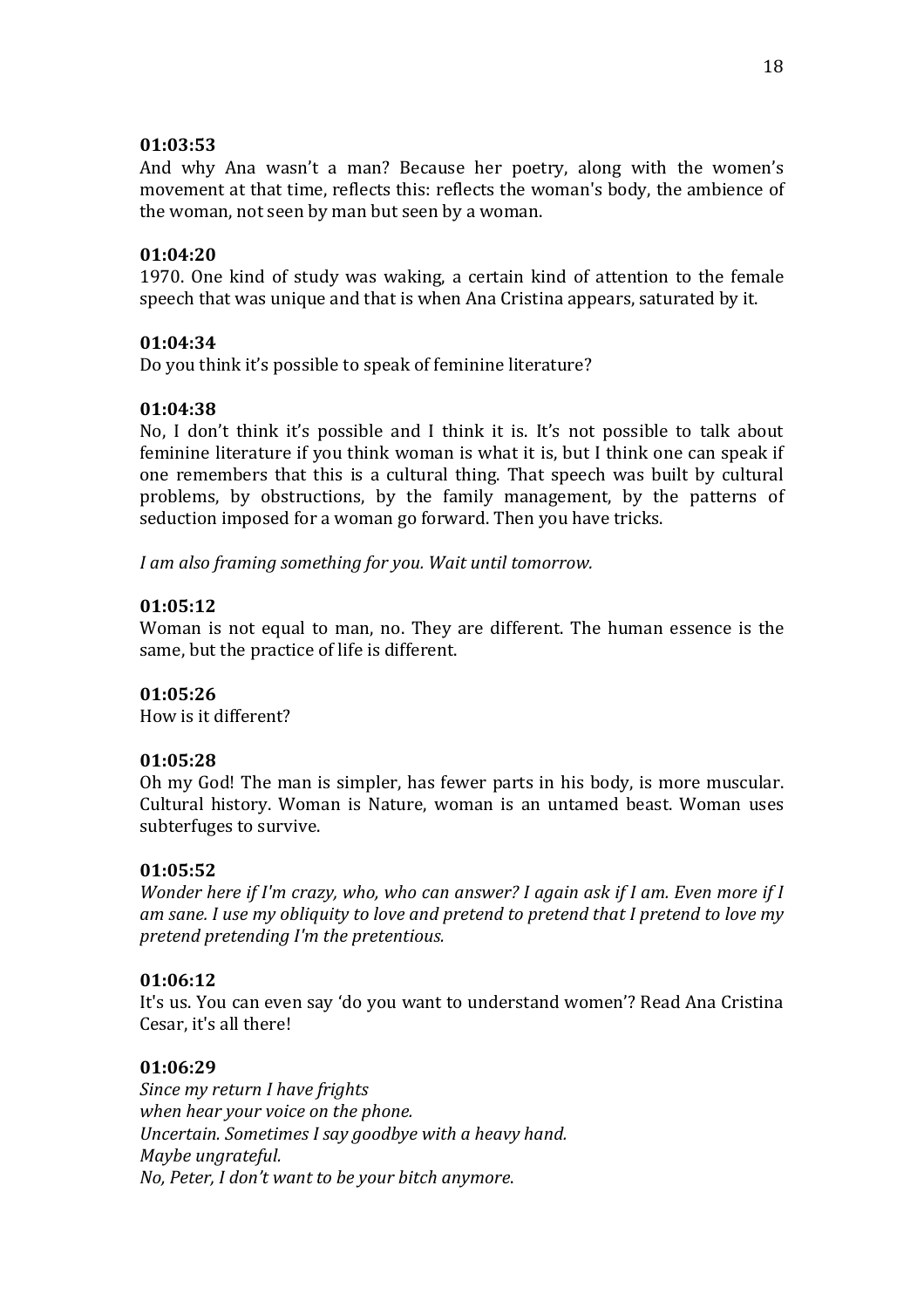*It's for you that I write, hypocritical. For you - I shake your shoulders and scream truths in your ears, in the very last moment. I throw myself at your feet entirely grateful, a slap, a lancinating lift-off, in the thud of a rifle.*

*I am a woman of the nineteenth century disguised in the twentieth century*

## **01:07:05**

And she is always talking to an interlocutor that does not exist. When you have an interlocutor so present – as she had, it is just that you did not know who he was, when you have such a strong interlocutor, you don't need to tell it all, because he already knows half the stuff you are referring to. So when you talk to your sister, your dearest friend, you don't need to explain every thing between commas. So she kept half of the information, because that interlocutor had that information. But the reader does not have this information, and this interlocutor never existed. So it's a relationship of hide and seek, to speak only a little, to omit some things, to speak by a mirror. She often talked to herself in a very speculative relationship. And this attracts a lot, because you're feeling hungry for more information, wanting to catch this creature, hold her, understand that person. So I think that's quite appealing. And then also her figure, which was very beautiful, which was embedded in the marginal movement without being marginal and who killed herself.

#### **01:08:15**

*The last farewell I*

*The ships are figures in the air Escape as colors - the fauns. The firemen bodies tremble In the glow of my feet. I bite at the pier impatient The hand immersed in the lighthouses.*

#### **01:08:27**

And the younger generations are becoming more and more faithful to the discovery of who is Ana Cristina, because the question is always this one. It's funny because when you... There are many people that interview me for their theses. It is rare to talk about her aesthetics. People want to know who she was. So, you see that her speech is this hide-and-seek thing and it's an advantage she had on one hand.

#### **01:09:15**

Ana, woman is really an indomitable beast? I didn't meet you in 72 nor 73 and I still think your mermaid always escapes me. But I do keep all the letters I've written you. If from everything that was said, only your words remain and that's why the play is so strong, I give up on the fluency and tricks and here ends my safari.